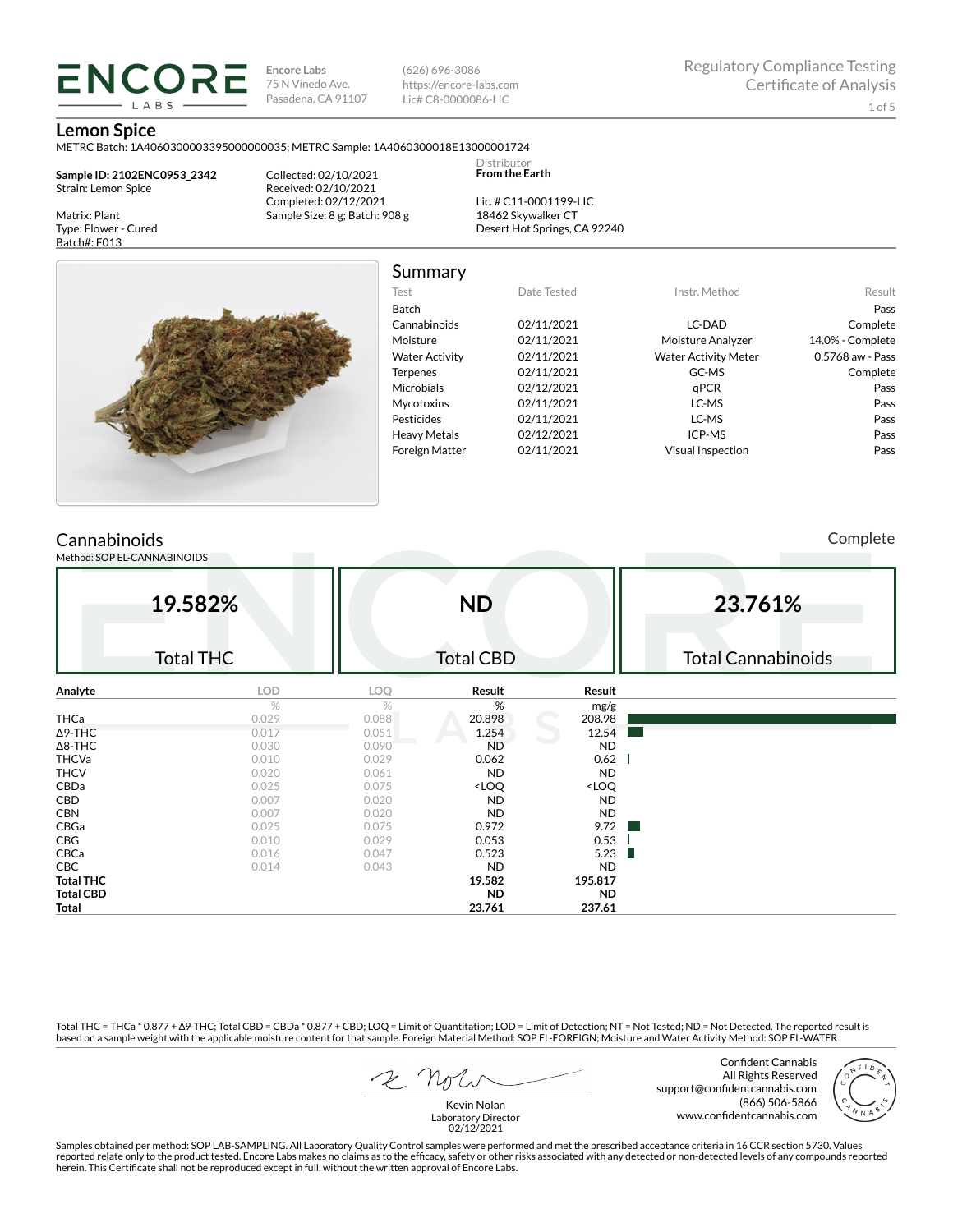**ENCORE Encore Labs** 75 N Vinedo Ave. Pasadena, CA 91107

(626) 696-3086 https://encore-labs.com Lic# C8-0000086-LIC

### **Lemon Spice**

LABS

| LUIIUII JUIUU                                         | METRC Batch: 1A4060300003395000000035; METRC Sample: 1A4060300018E13000001724 | Distributor                                        |                                                          |                              |  |
|-------------------------------------------------------|-------------------------------------------------------------------------------|----------------------------------------------------|----------------------------------------------------------|------------------------------|--|
| Sample ID: 2102ENC0953_2342<br>Strain: Lemon Spice    | Collected: 02/10/2021<br>Received: 02/10/2021<br>Completed: 02/12/2021        | <b>From the Earth</b><br>Lic. # C11-0001199-LIC    |                                                          |                              |  |
| Matrix: Plant<br>Type: Flower - Cured<br>Batch#: F013 | Sample Size: 8 g; Batch: 908 g                                                | 18462 Skywalker CT<br>Desert Hot Springs, CA 92240 |                                                          |                              |  |
| Terpenes                                              |                                                                               |                                                    |                                                          |                              |  |
| Method: SOP EL-TERPENES                               |                                                                               |                                                    |                                                          |                              |  |
| Analyte                                               | <b>LOD</b>                                                                    | <b>LOO</b>                                         | <b>Result</b>                                            | <b>Result</b>                |  |
|                                                       | $\%$                                                                          | $\%$                                               | %                                                        | mg/g                         |  |
| β-Myrcene                                             | 0.002                                                                         | 0.011                                              | 0.934                                                    | 9.34                         |  |
| α-Pinene                                              | 0.001                                                                         | 0.011                                              | 0.379                                                    | 3.79                         |  |
| β-Caryophyllene                                       | 0.003                                                                         | 0.011                                              | 0.264                                                    | 2.64                         |  |
| δ-Limonene                                            | 0.002                                                                         | 0.011                                              | 0.241                                                    | 2.41                         |  |
| β-Pinene                                              | 0.001                                                                         | 0.011                                              | 0.201                                                    | 2.01                         |  |
| α-Humulene                                            | 0.002                                                                         | 0.011                                              | 0.078                                                    | 0.78                         |  |
| trans-Nerolidol                                       | 0.001                                                                         | 0.007                                              | 0.046                                                    | 0.46                         |  |
| Linalool                                              | 0.002                                                                         | 0.011                                              | 0.037                                                    | 0.37                         |  |
| α-Bisabolol                                           | 0.002                                                                         | 0.011                                              | 0.019                                                    | 0.19                         |  |
| Ocimene                                               | 0.002                                                                         | 0.011                                              | 0.016                                                    | 0.16                         |  |
| Camphene                                              | 0.001                                                                         | 0.011                                              | 0.012                                                    | 0.12                         |  |
| α-Terpinene                                           | 0.002                                                                         | 0.011                                              | <b>ND</b>                                                | <b>ND</b>                    |  |
| cis-Nerolidol                                         | 0.000                                                                         | 0.005                                              | <b>ND</b>                                                | <b>ND</b>                    |  |
| δ-3-Carene                                            | 0.001                                                                         | 0.011                                              | <b>ND</b>                                                | <b>ND</b>                    |  |
| Eucalyptol                                            | 0.002                                                                         | 0.011                                              | <loq< td=""><td><loq< td=""><td></td></loq<></td></loq<> | <loq< td=""><td></td></loq<> |  |
| y-Terpinene                                           | 0.002                                                                         | 0.011                                              | <b>ND</b>                                                | <b>ND</b>                    |  |
| Guaiol                                                | 0.002                                                                         | 0.011                                              | <b>ND</b>                                                | <b>ND</b>                    |  |
| Isopulegol                                            | 0.003                                                                         | 0.011                                              | <b>ND</b>                                                | <b>ND</b>                    |  |
| Terpinolene                                           | 0.002                                                                         | 0.011                                              | <loq< td=""><td><loq< td=""><td></td></loq<></td></loq<> | <loq< td=""><td></td></loq<> |  |
| Total                                                 |                                                                               |                                                    | 2.225                                                    | 22.25                        |  |

# Primary Aromas



Date Tested: 02/11/2021<br>LOQ = Limit of Quantitation; LOD = Limit of Detection; NT = Not Tested; ND = Not Detected. The reported result is based on a sample weight with the applicable moisture content for that sample.



 $2N$ 

Confident Cannabis All Rights Reserved support@confidentcannabis.com (866) 506-5866 www.confidentcannabis.com

Kevin Nolan Laboratory Director 02/12/2021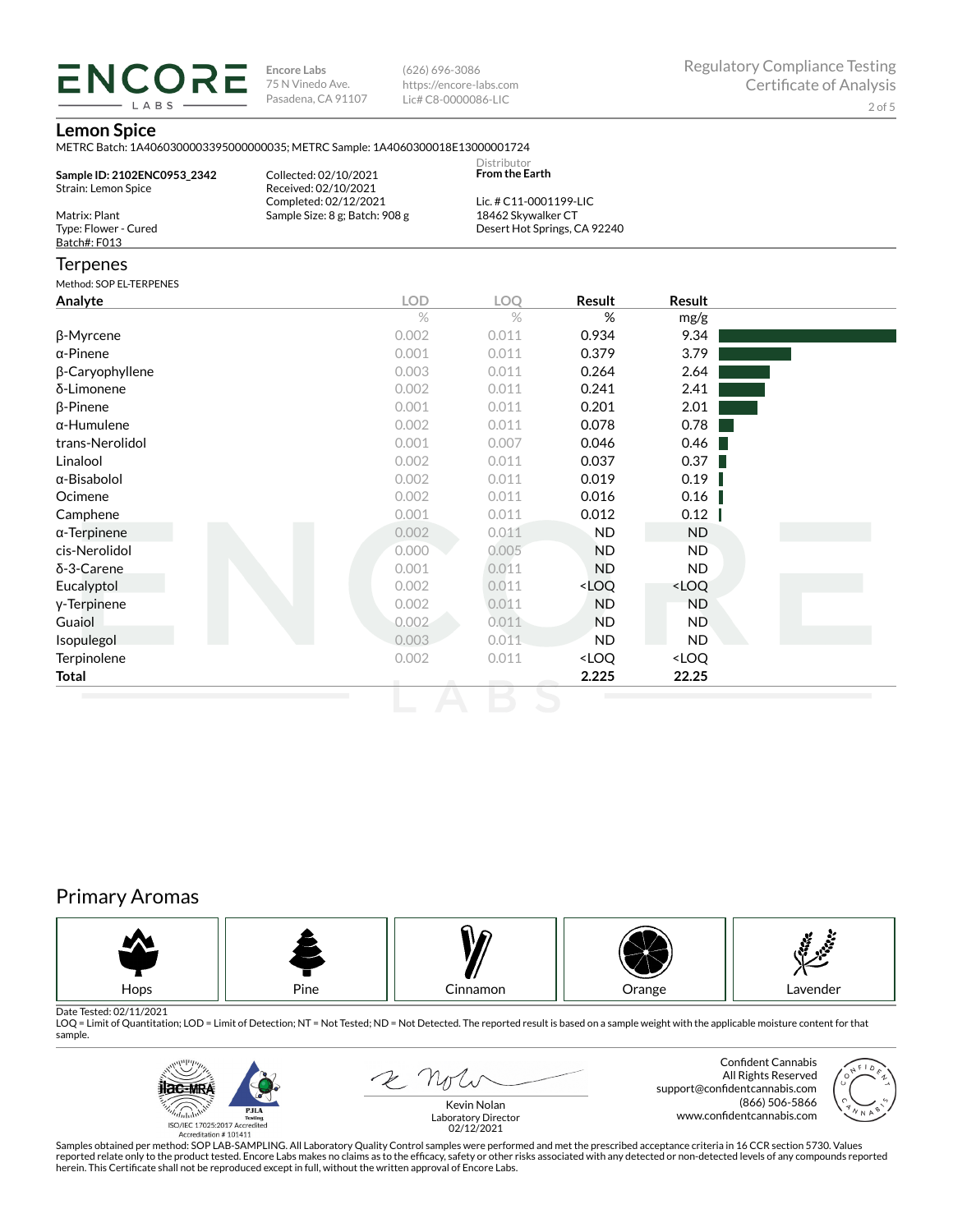**Encore Labs** 75 N Vinedo Ave. Pasadena, CA 91107 (626) 696-3086 https://encore-labs.com Lic# C8-0000086-LIC

> **Distributor From the Earth**

#### **Lemon Spice**

Matrix: Plant Type: Flower - Cured Batch#: F013

METRC Batch: 1A4060300003395000000035; METRC Sample: 1A4060300018E13000001724

**Sample ID: 2102ENC0953\_2342** Strain: Lemon Spice

ENCORE LABS

> Received: 02/10/2021 Completed: 02/12/2021 Sample Size: 8 g; Batch: 908 g

Collected: 02/10/2021

Lic. # C11-0001199-LIC 18462 Skywalker CT Desert Hot Springs, CA 92240

#### Pesticides Method: SOP EL-PesticidesLCMS LC-MS **Analyte LOD LOQ Limit Result Status**  $\mu$ g/g  $\mu$ g/g  $\mu$ g/g  $\mu$ g/g Abamectin 0.005 0.02 0.1 ND Pass Acephate 0.002 0.01 0.1 ND Pass Acequinocyl 0.01 0.02 0.1 ND Pass Acetamiprid 0.005 0.02 0.1 ND Pass Aldicarb 0.05 0.1 0.05 ND Pass Azoxystrobin 0.005 0.02 0.1 ND Pass Bifenazate 0.005 0.01 0.1 ND Pass Bifenthrin 0.005 0.01 3 ND Pass Boscalid 0.02 0.05 0.1 ND Pass **Captan 12 0.2 0.3 0.7 ND Pass Carbaryl 0.02 0.05 0.5 ND Pass** Carbofuran 0.05 0.1 0.05 ND Pass Chlorantraniliprole 0.002 0.01 10 ND Pass Chlordane 0.05 0.1 0.05 ND Pass Chlorfenapyr 0.05 0.1 0.05 ND Pass Chlorpyrifos 0.05 0.1 0.05 ND Pass Clofentezine 0.01 0.02 0.1 ND Pass Coumaphos 0.02 0.05 0.02 ND Pass Cyfluthrin 0.05 0.1 2 ND Pass Cypermethrin 0.1 0.2 1 ND Pass Daminozide 0.02 0.05 0.02 ND Pass **Diazinon** 0.002 0.01 0.1 ND Pass Dichlorvos 0.02 0.05 0.02 ND Pass Dimethoate 0.02 0.05 0.02 ND Pass Dimethomorph 0.005 0.02 2 ND Pass Ethoprophos 0.05 0.1 0.05 ND Pass Etofenprox 0.05 0.1 0.05 ND Pass Etoxazole 0.005 0.02 0.1 ND Pass Fenhexamid 0.005 0.02 0.1 ND Pass Fenoxycarb 0.05 0.1 0.05 ND Pass Fenpyroximate 0.005 0.02 0.1 ND Pass Fipronil 0.05 0.1 0.05 ND Pass Flonicamid 0.01 0.02 0.1 ND Pass **Analyte LOD LOQ Limit Result Status**  $\mu$ g/g  $\mu$ g/g  $\mu$ g/g  $\mu$ g/g Fludioxonil 0.01 0.05 0.1 ND Pass Hexythiazox 0.005 0.02 0.1 ND Pass **Imazalil 11 0.05 0.1 0.05 ND Pass** Imidacloprid 0.005 0.02 5 ND Pass Kresoxim Methyl  $0.005$  0.02 0.1 ND Pass **Malathion** 0.02 0.05 0.5 **ND Pass** Metalaxyl 0.002 0.005 2 ND Pass Methiocarb 0.05 0.1 0.05 ND Pass **Methomyl** 0.01 0.02 1 **ND Pass** Mevinphos 0.02 0.05 0.02 ND Pass Myclobutanil 0.005 0.01 0.1 ND Pass **Naled 1200 0.01 0.02 0.1 ND Pass Oxamyl** 0.005 0.01 0.5 **ND Pass** Paclobutrazol 0.05 0.1 0.05 ND Pass Parathion Methyl 0.02 0.05 0.02 ND Pass Pentachloronitrobenzene 0.02 0.05 0.1 ND Pass Permethrin 0.02 0.05 0.5 ND Pass Phosmet 0.01 0.02 0.1 ND Pass Piperonyl Butoxide 0.002 0.01 3 ND Pass Prallethrin 0.005 0.02 0.1 ND Pass Propiconazole 0.005 0.01 0.1 ND Pass **Propoxur 1988 0.05 0.1 0.05 ND Pass** Pyrethrins 0.02 0.05 0.5 ND Pass **Pyridaben 1988 0.005 0.01 0.1 ND Pass Spinetoram 0.005 0.01 0.1 ND Pass** Spinosad 0.005 0.01 0.1 ND Pass Spiromesifen 0.01 0.02 0.1 ND Pass Spirotetramat 0.005 0.01 0.1 ND Pass Spiroxamine 0.05 0.1 0.05 ND Pass Tebuconazole 0.005 0.01 0.1 ND Pass Thiacloprid 0.02 0.05 0.02 ND Pass Thiamethoxam 0.005 0.01 5 ND Pass Trifloxystrobin 0.005 0.01 0.1 ND Pass

LOQ = Limit of Quantitation; LOD = Limit of Detection; NT = Not Tested; ND = Not Detected.

**ilac-MRA P.ILA** أيطيبك ISO/IEC 17025:2017 Ac

Accreditation #101411

Z Nolw

Confident Cannabis All Rights Reserved support@confidentcannabis.com (866) 506-5866 www.confidentcannabis.com



Kevin Nolan Laboratory Director 02/12/2021

Samples obtained per method: SOP LAB-SAMPLING. All Laboratory Quality Control samples were performed and met the prescribed acceptance criteria in 16 CCR section 5730. Values reported relate only to the product tested. Encore Labs makes no claims as to the efficacy, safety or other risks associated with any detected or non-detected levels of any compounds reported herein. This Certificate shall not be reproduced except in full, without the written approval of Encore Labs.

Pass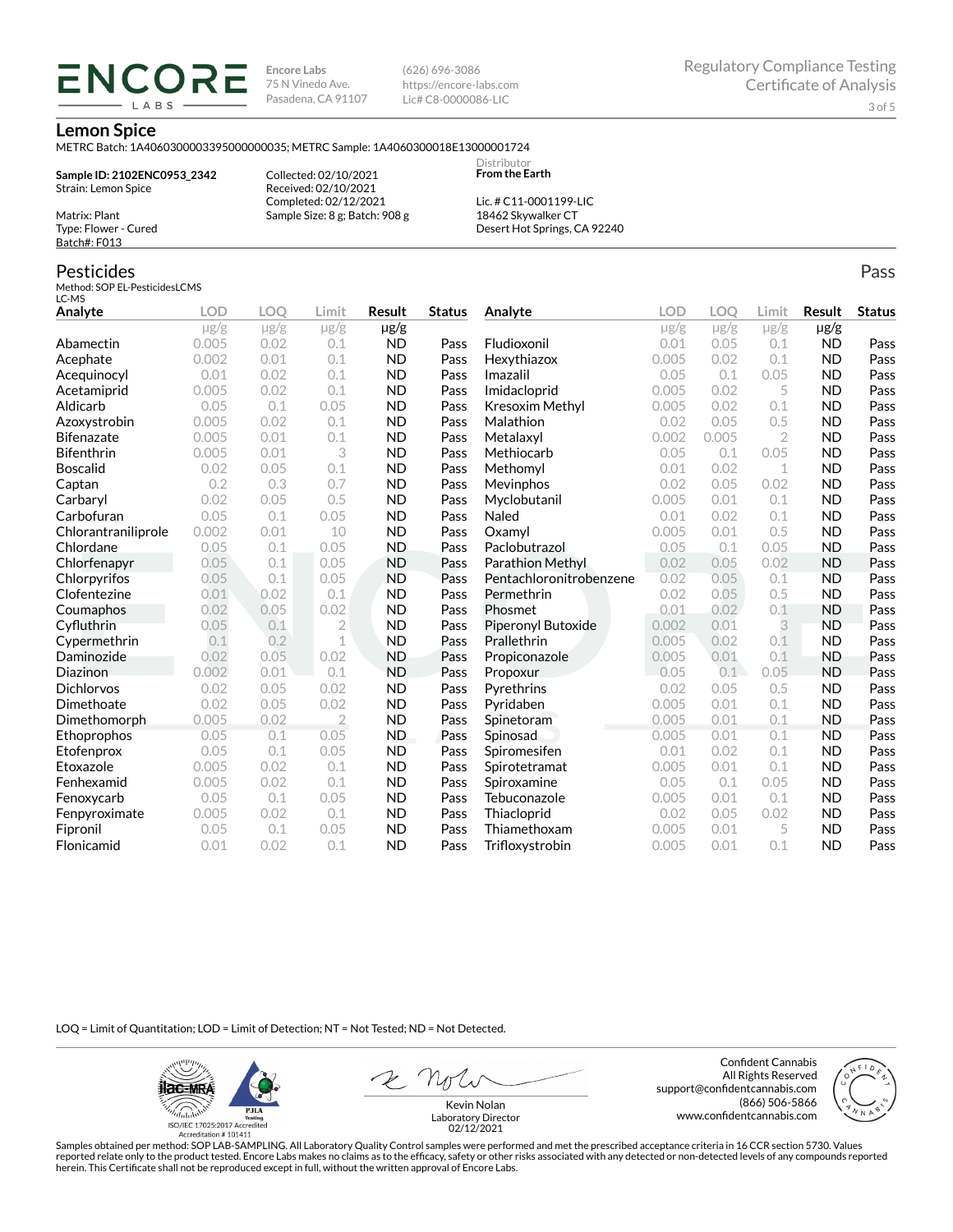**ENCORE Encore Labs** 75 N Vinedo Ave. Pasadena, CA 91107 LABS

(626) 696-3086 https://encore-labs.com Lic# C8-0000086-LIC

Pass

### **Lemon Spice**

METRC Batch: 1A4060300003395000000035; METRC Sample: 1A4060300018E13000001724

| Sample ID: 2102ENC0953 2342<br>Strain: Lemon Spice   | Collected: 02/10/2021<br>Received: 02/10/2021<br>Completed: 02/12/2021 | Distributor<br><b>From the Earth</b><br>Lic. # C11-0001199-LIC |       |  |
|------------------------------------------------------|------------------------------------------------------------------------|----------------------------------------------------------------|-------|--|
| Matrix: Plant                                        | Sample Size: 8 g; Batch: 908 g                                         | 18462 Skywalker CT                                             |       |  |
| Type: Flower - Cured                                 |                                                                        | Desert Hot Springs, CA 92240                                   |       |  |
| Batch#: F013                                         |                                                                        |                                                                |       |  |
| Mycotoxins<br>Method: SOP EL-PesticidesLCMS<br>LC-MS |                                                                        |                                                                |       |  |
| $A = -1$                                             | $\cap$                                                                 | $\sim$                                                         | 1.334 |  |

| Analyte                 | LOD   | C     | Limit | Result    | <b>Status</b> |
|-------------------------|-------|-------|-------|-----------|---------------|
|                         | µg/kg | µg/kg | µg/kg | µg/kg     |               |
| <b>B1</b>               |       |       |       | <b>ND</b> | Tested        |
| <b>B2</b>               |       |       |       | <b>ND</b> | <b>Tested</b> |
| G <sub>1</sub>          |       |       |       | <b>ND</b> | <b>Tested</b> |
| G <sub>2</sub>          |       |       |       | <b>ND</b> | Tested        |
| Ochratoxin A            |       |       | 20    | <b>ND</b> | Pass          |
| <b>Total Aflatoxins</b> |       |       | 20    | <b>ND</b> | Pass          |



Date Tested: 02/11/2021 LOQ = Limit of Quantitation; LOD = Limit of Detection; NT = Not Tested; ND = Not Detected.



Confident Cannabis All Rights Reserved support@confidentcannabis.com (866) 506-5866 www.confidentcannabis.com



Kevin Nolan Laboratory Director 02/12/2021